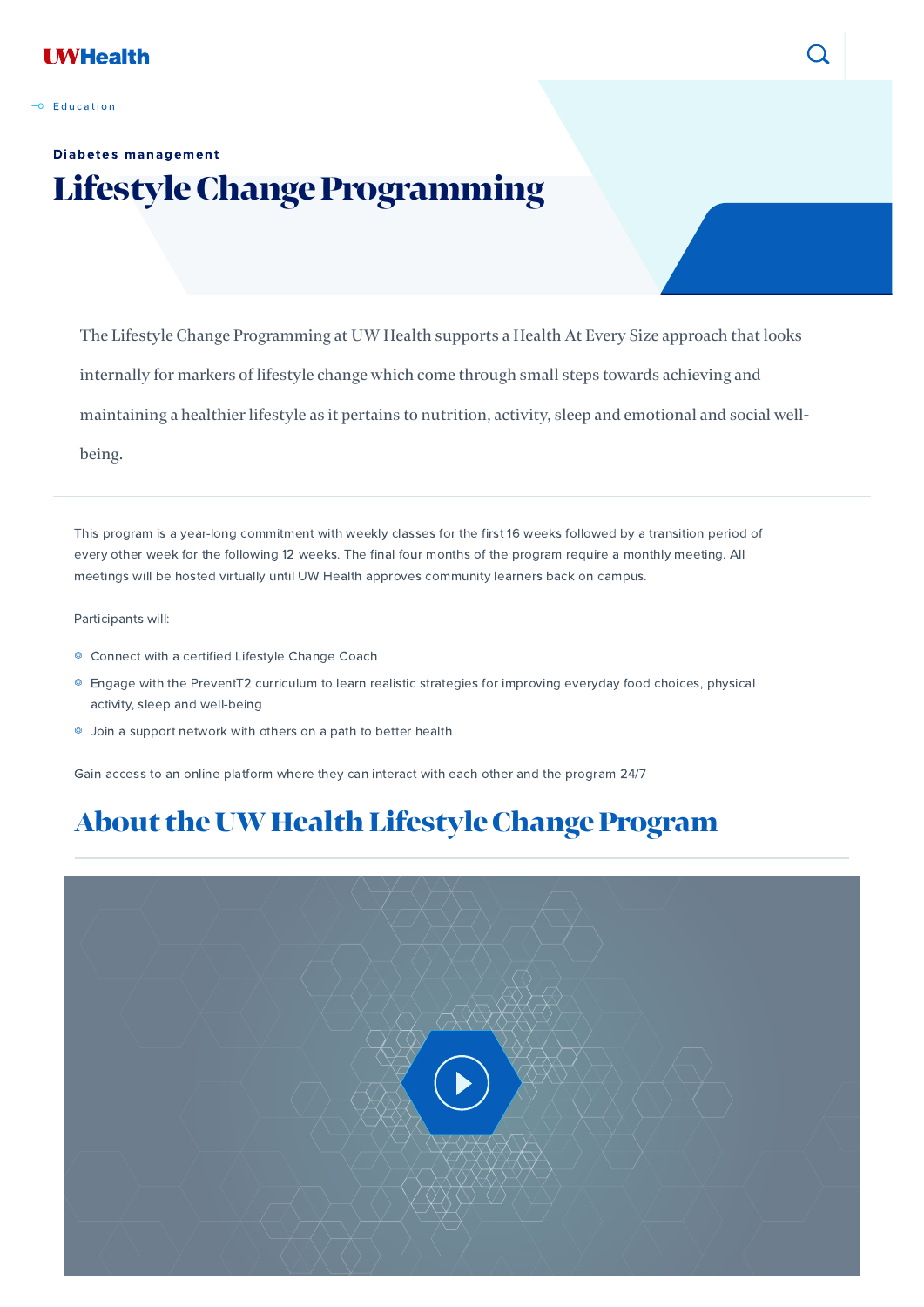## Related



Contact information

Contact Information

Register for a Class Classes are available Tuesdays or Wednesdays. [Register](https://apm.activecommunities.com/uwhealth/Activity_Search?txtActivitySearch=diabetes&applyFiltersDefaultValue=true&cat=Activities) for a class

[Email](mailto:lifestylechange@uwhealth.org) us

More Information

**[Frequently](https://www.uwhealth.org/pat/v/files/uwhealth/docs/diabetes/LifestyleChangeProg_FAQs.pdf) Asked Questions**